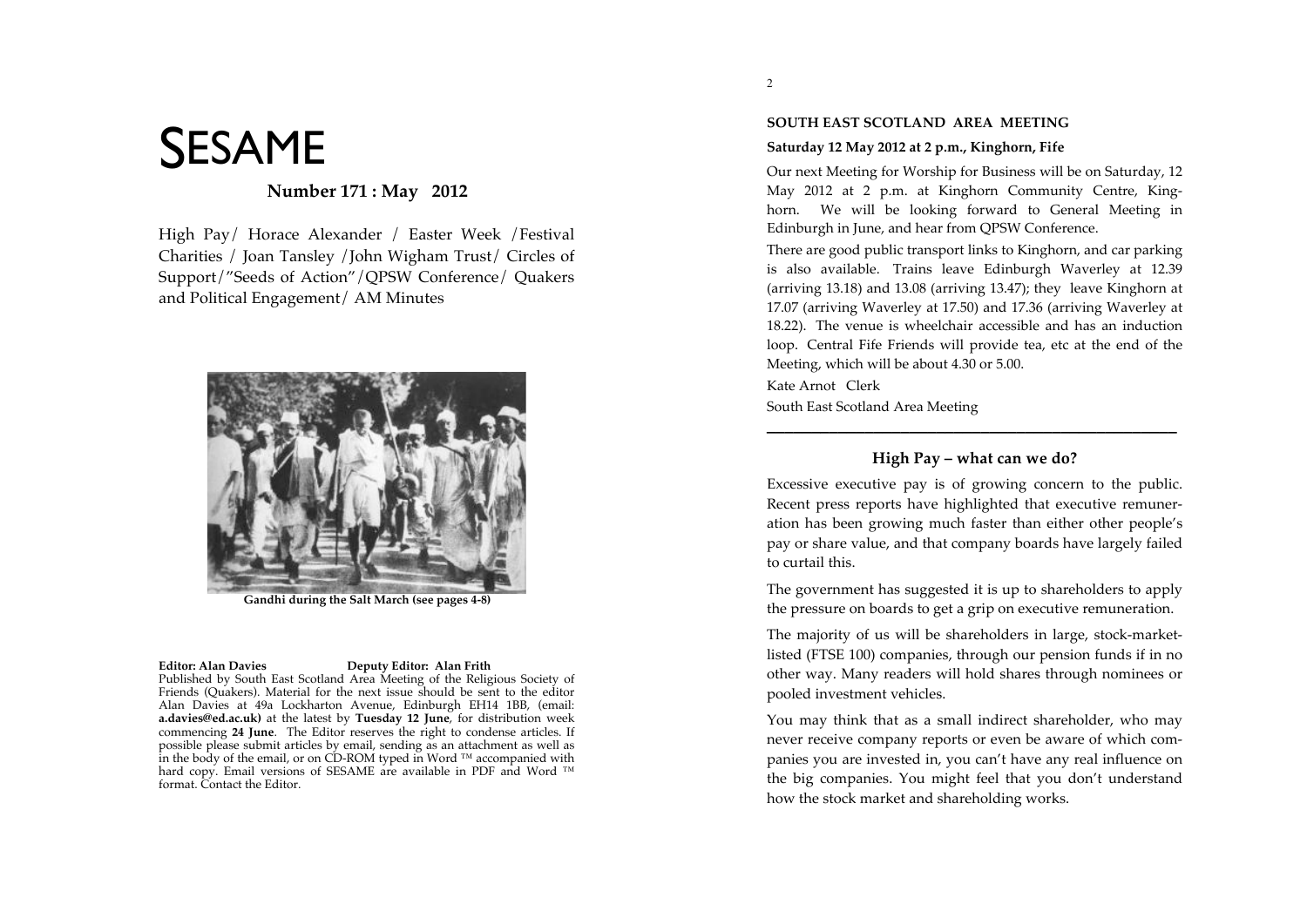But, however small your holdings, someone will manage them for you. And you can ask for action by that intermediary body on your behalf on the issue of high pay.

## **Suggested Actions**

1. Email your pension fund or stocks and shares ISA provider through the 'FairPensions Your Say on High Pay' web page to ask them to vote against excessive remuneration at company AGMs this year: www.fairpensions.org.uk/highpay.

2. Write a more in-depth letter to the managers of your pension fund, ISA, unit trust, or to your investment broker:

(a) raising your concern about the failure of company boards to curtail excessive executive remuneration; and

(b) asking them to use the current AGM season to question companies on your behalf about executive pay. (Key questions might include:

- (i) Does the company's executive incentive plan specifically link into company strategy and objectives?
- (ii) Has the company awarded transaction related bonuses and "golden hellos" and, if so, will it end this practice?
- (iii) Has the company adjusted performance targets on incentive plans if the initial ones are not achieved and, if so, will it end this practice?
- (iv) What is the maximum bonus (variable pay) the company offers as a percentage of base salary? and
- $(v)$ What is the ratio between the highest and lowest pay levels in the company?)

They could be urged to vote against remuneration proposals that do not address these questions satisfactorily.

> Helen Boothroyd, ECCR (Ecumenical Council for Corporate Responsibility)

Email: helen.boothroyd@eccr.org.uk; Tel.: 07503 931172; Website: www.eccr.org.uk

 $\overline{3}$ 

## **Book Review**

# Gandhi's Interpreter: A Life of Horace Alexander **By Geoffrey Carnall** (Edinburgh University Press 2010)

Horace Alexander died in 1989 at the age of 100. During his long life, he had been both a witness and a participant behind the scenes in most of the great public events of the 20<sup>th</sup> century Geoffrey Carnall's biography of Alexander is therefore not merely a biography of one very remarkable man; it is a history of the 20<sup>th</sup> century seen through an unusual and very particular lens, that of a committed pacifist and active peace-maker. Philippa Gregory in her foreword to the book quotes the author's characteristically modest description of the book as 'a work about a relatively unknown pacifist by a relatively unknown academic' but, as she says, the book is far more important than this selfdeprecating assessment would indicate. Horace Alexander is a significant figure in his own right and worthy of such a biography but this is also a fascinating, beautifully written and meticulously researched account of a momentous period in the history of the world, focusing on the decline of Empire and the rise of the independent nations of Asia and Africa. Alexander's chief engagement was with India but he viewed the emergence of independent India as a step towards a new configuration of international relations in a global context.

The friendships of his early years at Cambridge and then Woodbrooke provide a remarkable roll-call of names that were later to become famous, such as Philip Noël-Baker,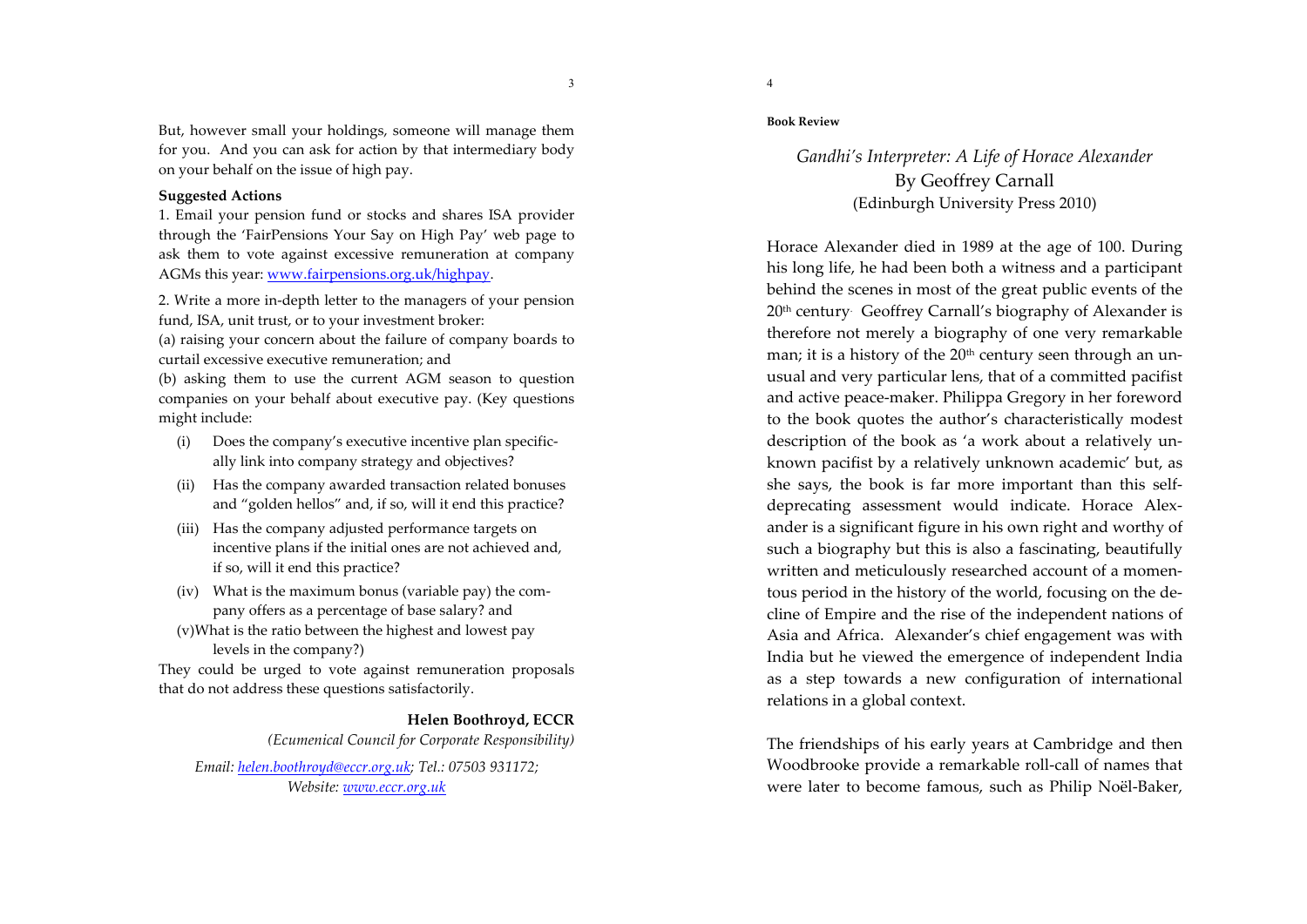5

6

Lowes Dickinson and many others. Then, increasingly as his international interests developed, Alexander himself travelled astonishingly widely. The first of his many visits to India extended also to Malaya and the Dutch East Indies and much later he visited China. Before World War II he was involved in peace work in Europe and in Quaker relief work in Catalonia during the Spanish Civil War; after 1945, he visited the USA, travelling the length and breadth of the country to address Quaker meetings and peace conferences. His engagement with Indian politics and with Gandhi in particular dates from the visit in 1927-28, when he met Tagore and Gandhi for the first time, both significant encounters. He said later of Gandhi that he was 'the kind of man my ideal Quaker would be!' He was one of those who welcomed Gandhi's visit to Friends' House in London in 1931, despite the disapproval of some older Quakers, including his own father-in-law. His relationship with Gandhi continued to deepen at a personal level as well as in political negotiations and there are some delightful instances of this: he visits Gandhi in prison with a nosegay of flowers tied with yarn of his own spinning; and when Alexander is ill, Gandhi writes to him:

My dear Horace,

Naughty of you to be ill. I must make a desperate effort to see you in your bed and make you laugh.

## $I$  ove

# Bapu

And Alexander recounts that Gandhi did indeed visit him and succeeded in making him laugh.

It is an indication of the significance of the Quaker presence in Indian politics that both Alexander and another Quaker, Agatha Harrison, were included as part of the Congress team in the pre-independence Simla negotiations with the Cabinet Mission. Interestingly, one of their contributions was to organize regular Sunday meetings for worship, which were attended by many of the negotiators on both sides and clearly much valued. When Independence eventually arrived. Alexander was in Calcutta with Gandhi and the Muslim leader Suhrawardy and their united courageous witness helped to bring about a precarious peace in the city.

He was again in Calcutta when Gandhi was assassinated. I have a small personal memory associated with that momentous event. My parents were educational missionaries (I like think they were missionaries of whom Alexander would have approved, though he disliked missionaries in general!) and we lived in the college campus near Madras. My 7<sup>th</sup> birthday was to be celebrated with a party on 31<sup>st</sup> January. On the afternoon of the 30<sup>th</sup>, a student burst into our house with the news of the Mahatma's assassination. I remember the first thing everyone said was, 'Pray God it's not a Muslim!' I vividly recall the tension of those hours and soon afterwards I was told that my birthday party would have to be cancelled. Even as a child I realized it was entirely right and proper that something very significant to me should be swallowed up by an event of far greater significance.

Alexander continued to follow the Gandhian (and Quaker) way and felt also the need to explain Gandhi to the west, culminating in his book Gandhi through Western Eyes, first published in 1969. It must have given him a sense of quiet pride, despite his modesty, to be awarded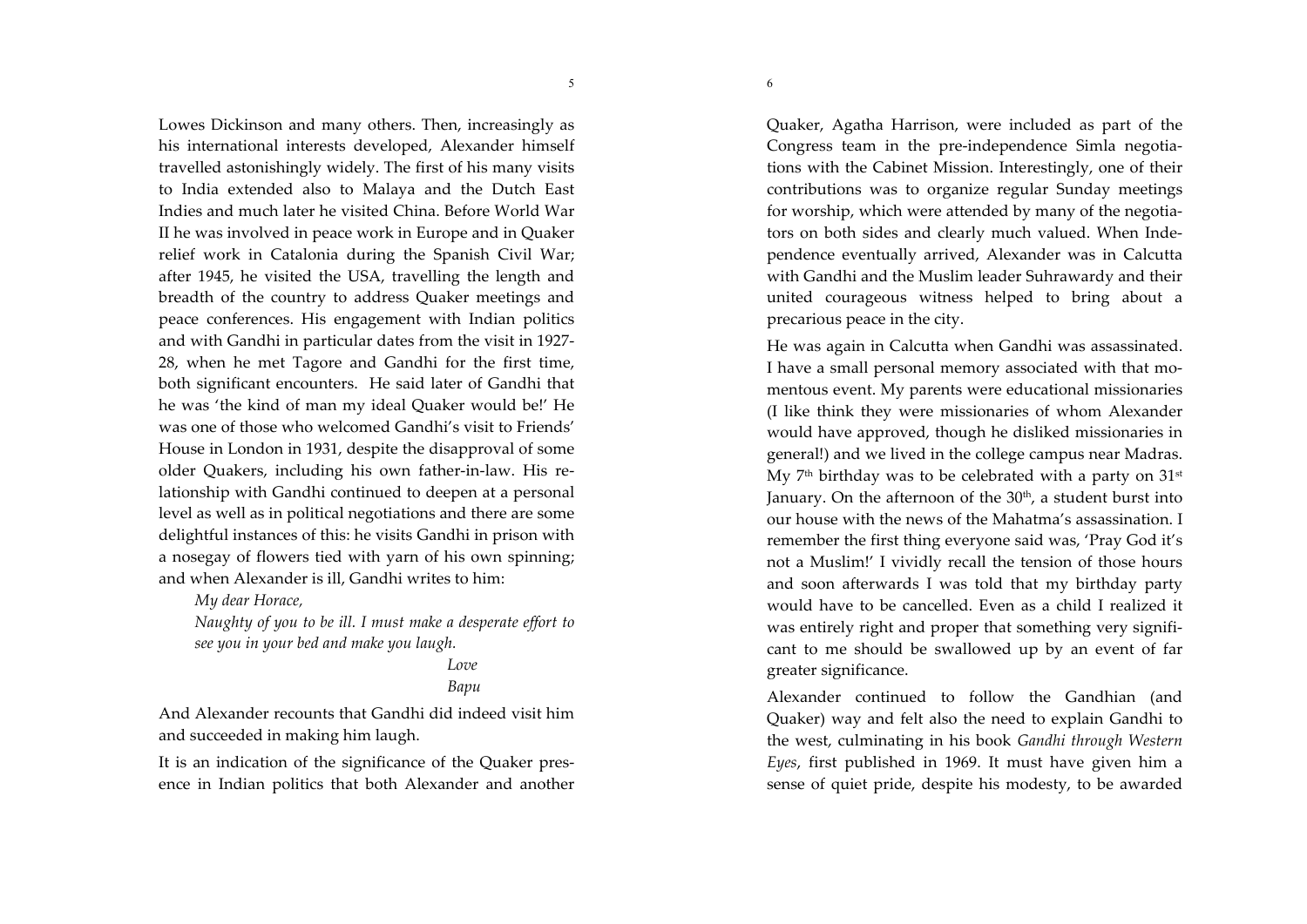the Padma Bhushan Medal in 1984, the highest honour India awards anyone who is not an Indian citizen.

The picture presented by Geoffrey Carnall is of a complex, at times diffident, at times almost arrogant, personality. In his early years, he seems to have been one who didn't suffer fools gladly, yet in India he was respected for his 'gentle-ness, almost saintliness, which in India means much more than executive ability' and is unexpected in an Englishman! He was someone whose commitment to the task he believed was given him overrode more personal considerations. A week after the death of Olive, his first wife, he sets out to follow a new call. Despite the devastating assassination of Gandhi, he seems almost immediately to begin on the next project. Such commitment to the 'call' over above the personal, while admirable, can seem a slightly chilling aspect of his personality. Geoffrey Carnall's personal memories present him in a more relaxed and attractive light and it is quite a relief to read of his passion for birdwatching and learn that on one occasion at least he put birds before duty!

A comparison comes to mind between this book and Richard Holloway's recent memoir Leaving Alexandria. The two men are of different generations and the books are, of course, different in genre, one being a first-person memoir and the other a biography, but they both concern men whose passion for a just and peaceful world springs from a deep inner spiritual source. Holloway's book is primarily an analysis of self, faith and doubt, and it is a familiar story to many who belong to the mainstream church traditions - the story of theological angst and self-doubt. Carnall's depiction of Alexander shows a man whose religious commitment, while by no means unexamined, does not appear to be an area of personal questioning or tension. Perhaps we cannot know much about his personal spiritual experience but his own emphasis seems to be on the outward expression and enaction of his convictions rather than on analysis of the source of them. It is perhaps unfair to compare two books that set out to do such different things, but while Holloway's story is dominated by spiritual searching and angst, Alexander's seems remarkably free of it, and (as a non-Quaker) I imagine this to be a general reflection of a difference between the Society of Friends and the traditional Christian churches.

I found this a compelling book, partly because of a personal interest in India and knowledge of some of the people involved, such as Laurie Baker and Marjorie Sykes, but also because to a non-Quaker it offers an insight into what it means to belong to the Society of Friends: the centrality and tenacity of the pacifist conviction; the range of Ouaker concern and active involvement in all sorts of schemes of meeting and conciliation at many levels; the central place of the meeting for worship; and a different perspective, an alternative view of history, where the key emphasis is on peace rather than conflict.

# **Helen Reid Thomas**

Helen Reid Thomas was brought up in India where she returned as an adult with her husband. They worked in education there for nearly twenty years. She was a student in the English Department at Edinburgh University, where Geoffrey Carnall was one of her teachers

 $7\phantom{.0}$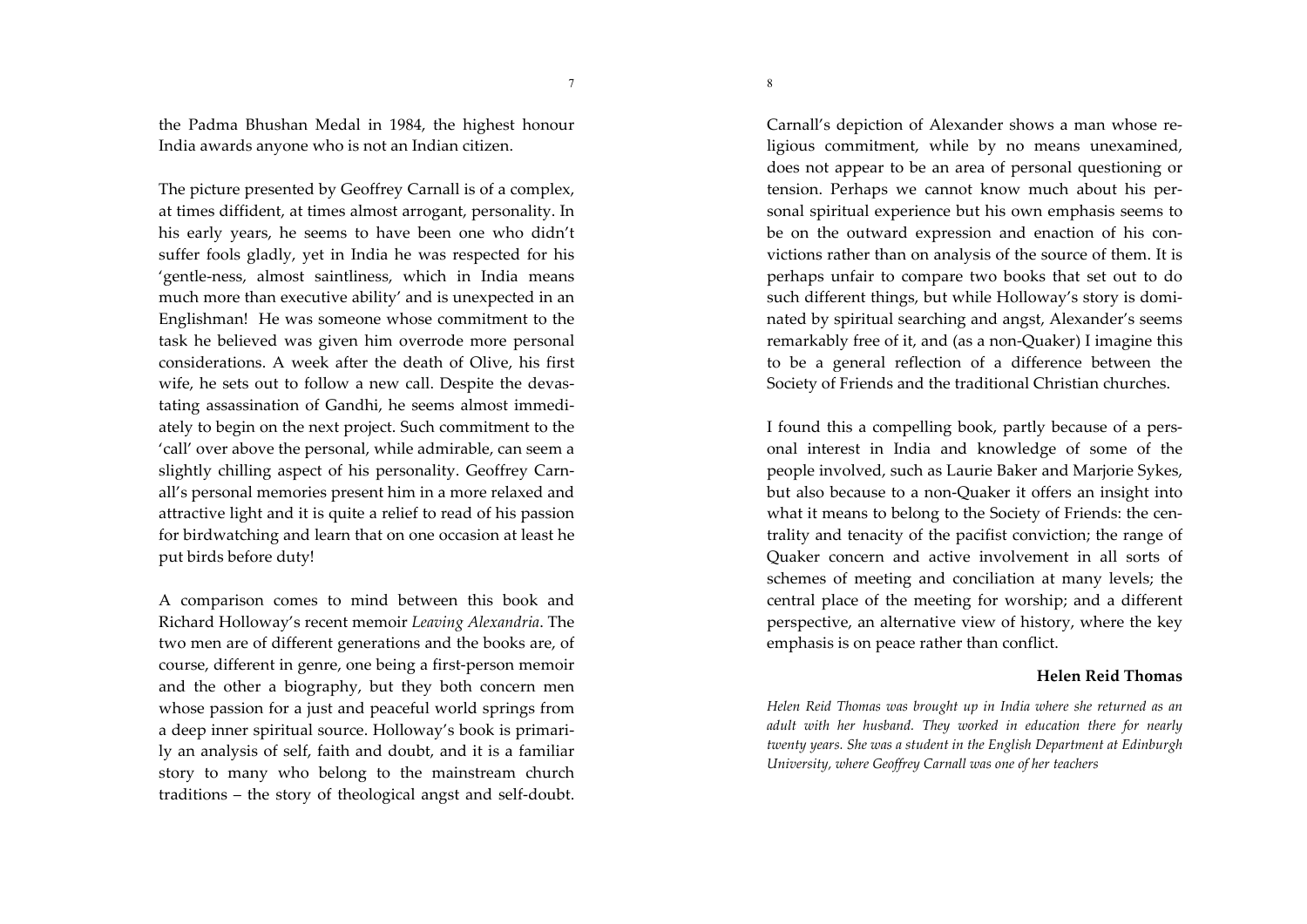## **EASTER WEEK**

9

I spent 'Holy Week' at The Coach House, a retreat centre near Inverness. I arrived to find that I was the only non-Episcopalian, and a non-conforming Quaker at that! And so I thought I would be in for a week of Anglican rituals from the prayer book, because two of them were priests and the rest were pretty high-powered. But have you heard of CANA? Christians Awakening to New Awareness? Well, 7 of the 10 who were spending Holy Week with me were members, and were preparing to celebrate Easter weekend at Findhorn, a New-Age community, where there was a large conference to explore the theme 'Into Christ Consciousness'. I found that to them this meant the Cosmic Christ, there since the Big Bang, the Spirit that eventually through evolution filled Jesus the human being, appears under different names in different cultures, and which is now pushing the global village into a spiritual revolution. The retreat house framework provided meditation morning and evening, and we spent time each day first choosing what incident we would focus on for the day, then exploring how we would have reacted if we were one of Jesus's followers who didn't know what would happen next (Ignatian stuff of course!) and then spending the rest of the day quietly meditating on it for ourselves. We then invented a suitable ritual to bring it into our lives. CANA has dropped hierarchies. Everyone is equal and decisions are corporate. I couldn<sup>1</sup>t believe that that here was a traditional denomination behaving the way we do in Quaker business meetings, listening to each other respectfully, silence between contributions, not getting into arguments, going deeper and

10

deeper together to discover a shared truth to live by. It brought the Jesus story to life in a way that cut through the Christian 'Law' (e.g. you must be given water baptism before you can communicate) just as Jesus cut through the Jewish Law, and I felt accepted as never before. I was given CANA<sup>1</sup>s group study book and felt that if I gave it to a Quaker they would tick it nearly all the way through! (e.g. Quakers agree with Matthew Fox about Original Blessing, and always have. He was one of the speakers at the conference, talking about his new book.)

I left on the Saturday, and have been pondering the resurrection story ever since. Have you come across Cicely Bourgeault's book Wisdom Jesus? I was pointed to it at Inverness. It discusses the light thrown by the Gospels of Thomas, Philip and Mary Magdalene on the Jesus story as presented in the canonical New Testament. Explosive stuff. But fills history out. After all, those gospels (only three out of many so-called gnostic, i.e. wisdom, gospels) obviously circulated fairly widely until the male Christian hierarchy suppressed them in the name of The Only Truth. They contain the beliefs of a parallel group of Christians in the first and second centuries. Bourgeault claims that they come from a wide and deep spiritual dimension that Jesus was part of, which he had imbibed through the ancient Middle East Wisdom tradition, and she believes that they add to, rather than contradict, the developing Jesus movement. I'm still digesting this.

Well, if you<sup>1</sup>ve waded through all that you have an inkling of the fact that all my life I've had to be very careful with whom I shared my Quaker way of being Christian, because although I wanted to understand the traditional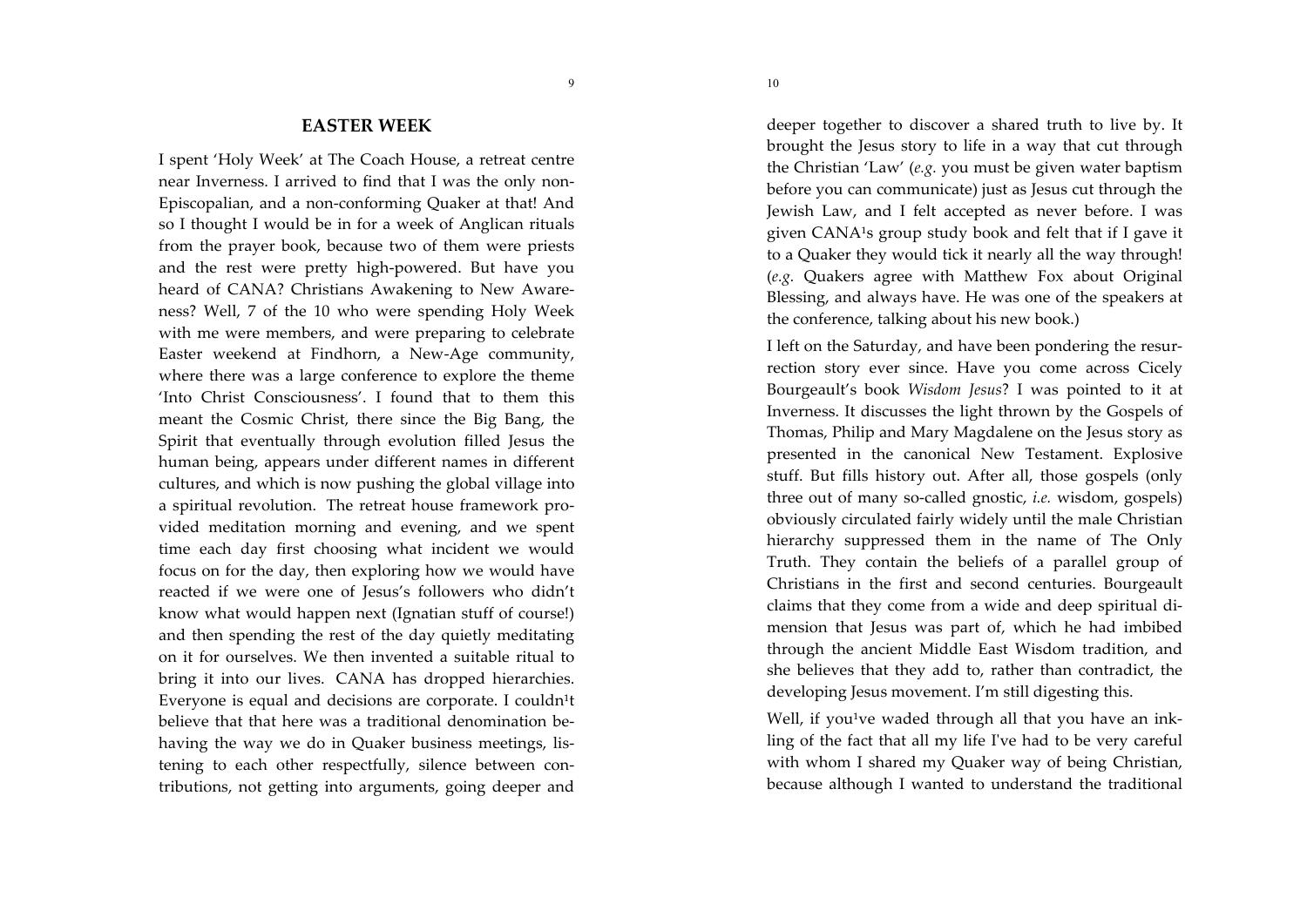creeds and what they stood for, and because I was frequently at one in the spirit of their worship, I didn't want to accuse others of what I have been accused of *i.e.* of being "theologically unacceptable". In my lifetime attitudes have changed and now I'm beginning to realise that what George Fox proclaimed 350 years ago is becoming acceptable in mainstream Christianity.

## Avis Swarbrick

Cicely Bourgeault's books, The Wisdom Jesus (2008) and The Meaning of Mary Magdalene (2010) are published by Shambala.

#### Following Minute 10 of March 2012 AM

# Proposal to Area Meeting for support to Charities from Venue 40 proceeds during Festival Fringe 2012

As Friends will know, Festival Committee has for many years given financial support to three Charities from money raised through our activities as Venue 40. Usually we maintain this for three years, in the hope we will enable the charity to plan its work, and so help it make a difference.

Last year we gave to Alternatives to Violence (Scotland), Comann na Mara (Society of the Sea), and Quaker Bolivia Link. We have never supported a charity for more than three years running, and so last year our support for AVP (Scotland) and *Comann na Mara* came to an end. We wish to continue our support for Quaker Bolivia Link: this will be its second year and we hope to keep supporting it until the end of 2013.

We try to contribute to a range of work, by supporting three small registered charities which work in at least one of the following areas: the environment, non-violence, justice and human rights; a 'Majority World' nation, Scotland. This year, the mixture we are proposing is slightly different.

As said above, Quaker Bolivia Link fulfils our support for the environment within a 'Majority World' nation. For our work on justice and human rights, we would like to support the Refugee Survival Trust - which has suffered a severe cut in government support. It is Scotland-based, but embraces asylum-seekers from all over the world and fleeing from all sorts of difficulties abroad. As to our third charity, it seems appropriate that at AM in March we were considering our Yearly Meeting as a 'Sustainable Community'. The committee in past times has supported the AM when it undertook major work for example in the new entrance to the Meeting House. We see the proposed alterations to the Meeting House as an ongoing effort to lower the carbon footprint of the upkeep and use of the building. Furthermore, as a committee we have heard of the 'Green Initiative' of the 'umbrella' organisation, Festivals Edinburgh, and we see that supporting our Meeting House Improvement Fund is in line with both objectives. So, we bring forward this as our third charity, and you may note that we have already been approached by the fund-raising group for support.

We know that many volunteers, theatre-goers and customers are impressed that we donate a large proportion of our money to other groups. For the time being we are proposing both these charities, the Refugee Survival Trust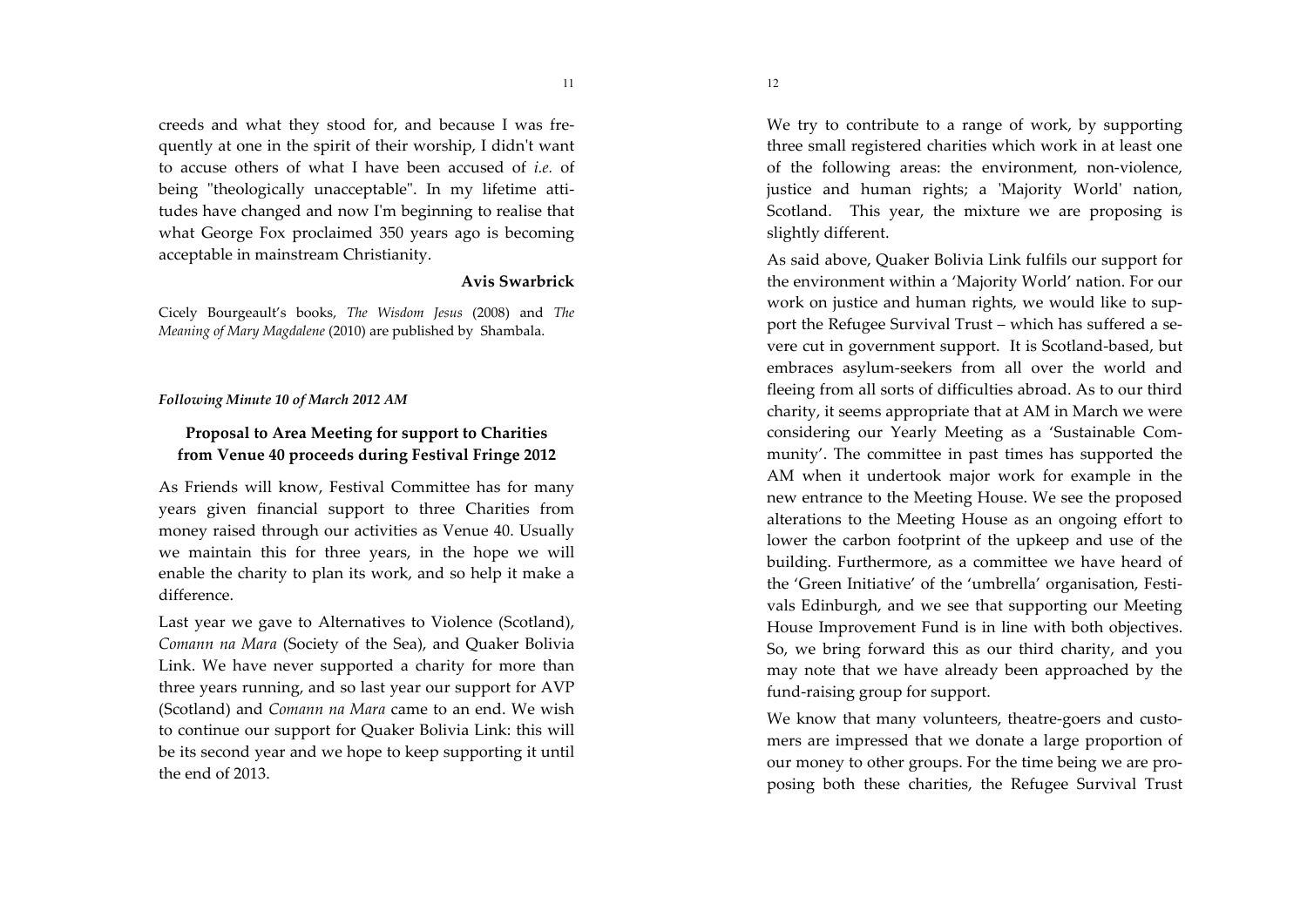and the AM appeal, for one year only  $-$  we do not want to move to a position where we automatically use Venue 40 money to further our own work.

So this year we propose to support Quaker Bolivia Link, the Refugee Survival Trust and the AM Meeting House Improvement Fund.

## **AM Festival Committee**

13

## **MEMORIAL MINUTE**

The following was Minute 7e of February Area Meeting.

# **JOAN TANSLEY 8.4.18 - 25.10.11** [Joan Megan Williams-Jones]

Joan's first encounter with Ouakers was when her school teacher, a member of the Society, invited all her class to her Quaker wedding. It must have impressed Joan, for vears later, married to Will and with two children. Peter and Christine, in 1958 she suggested that they all went to Birmingham's Bull Street Friends Meeting, later transferring to the nearer Hall Green Meeting.

Though working hard in a busy insurance office from leaving school and through the war years, Joan enjoyed reading, playing the piano and singing in choirs, often as soprano soloist. Cycling, rambling and gardening were other interests. She passed the happiness and stability of her own childhood and youth to her children and friends, using her skills and imagination, recognising talents as well as needs, extending warmth and encouragement.

Gentle and calm, though with a lively sense of humour, Joan could analyse situations clearly and sensitively. She had a concern for the important things in life, and stood up for her beliefs. She was willing to lay her own affairs aside to help someone in need, or for a good cause. She encouraged people quietly and tried to bring out the best in them. She had great wisdom and integrity.

Throughout the 'cold war' period Joan was an active supporter of the Peace Movement and CND. She marched in London, led by Bruce Kent, and often demonstrated at Greenham Common and Aldermaston. She helped in the Birmingham CND office until, widowed in 1999, she moved north a year later to live near Peter and his wife in Berwickshire. She was pleased to find a meeting in Kelso and when she could no longer drive, travelled with Katie Bishop through the beautiful Borders countryside she came to love so much.

For three years, after a severe stroke, Joan lived in a Berwick Care Home. She was deaf and almost blind but her mind and incredible memory remained acute. She could recall her active years but was a stoic realist and lived in the present, making the best of things. She looked forward to the letters written daily by her daughter Christine in Canada, and of course her visits, and those of Jean McAuslin, a f/Friend from their Birmingham years now in Peebles, and a loyal and witty correspondent. Joan did crosswords with Peter and Kath his wife, and listened to recorded music and radio poetry and talks. News from Kelso was taken in by Katie Bishop and Marianne Butler, who both read her books of all kinds, chosen by Joan; and in her private room held quiet times of worship, a Quaker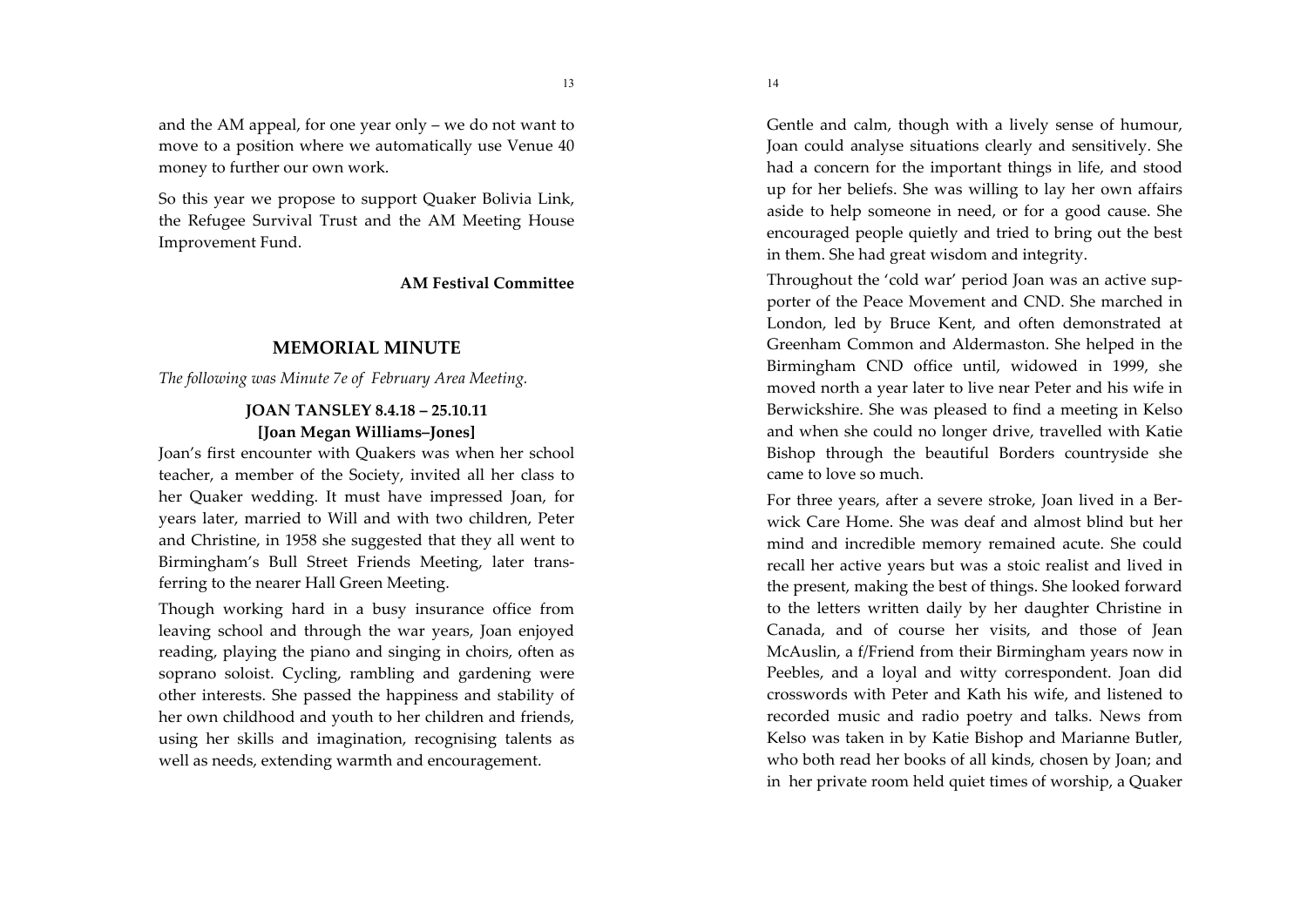mini-meeting followed by secret Brie sandwiches, and a special joy. Everyone who knew Joan felt better for being with her. She was greatly loved, firm in her faith and passed away serenely. A life well lived.

# JOHN WIGHAM (ENJOYMENT) TRUST

We are in the happy situation of having a modest legacy to disburse. John Wigham directed that grants should be made to 'deserving persons resident in Scotland who owing to straitened circumstances are unable to enjoy the usual pleasures of life, the purpose of such grants being to provide the recipients with some additional comfort or pleasure of an exceptional nature, over and above the usual necessities of life'.

Money distributed over the past eight years totals £43,000 up to Spring 2012. The money now in hand is likely to run out during 2013, unless further donations are forthcoming.

We welcome applications from Quakers and non-Quakers resident anywhere in Scotland, for grants large or small. £500 will normally be the maximum. Applicants may obtain an application form and further information from:

> Sylvia Massey, John Wigham (Enjoyment) Trust, 22, Bruntsfield Gardens. Edinburgh EH104EA. Tel: 0131 229 4238 Email: sylviamassey293@btinternet.com

The completed form should be passed to a Quaker of long standing who is well known to their meeting, who will 16

countersign it and forward it to the address above, to arrive by 31 March or 30 September. Applicants will normally hear the results of their application within 8 weeks of these deadlines.

## **Hilary Davies**

# **Circles of Support and Accountability**

A report from the new coordinator of the Fife Circles Project, Mike Innes, confirms that the two continuing Circles are providing evidence of the effectiveness of this venture in safe management in the community of sex offenders in the medium to high risk category, and of its potential for application across Scotland. Funding is key to the development of Circles, and as far as Fife is concerned, resources are guaranteed for 2012, with the option of another Circle before the end of the year.

Before this can happen, more volunteers are needed to make a training series viable. Interest will be much welcomed, both men and women being needed, the former being in particularly short supply in the current waiting list. Mike Innes can be contacted for further information at SACRO office, tel. 01592 593 100.

## David Turner

# **Book Group**

The book for 20 May is *Lost in Translation* by E. Hoffman again an autobiography, but about changing language and culture as a teenager.

We need titles for June and July; suggestions are welcome.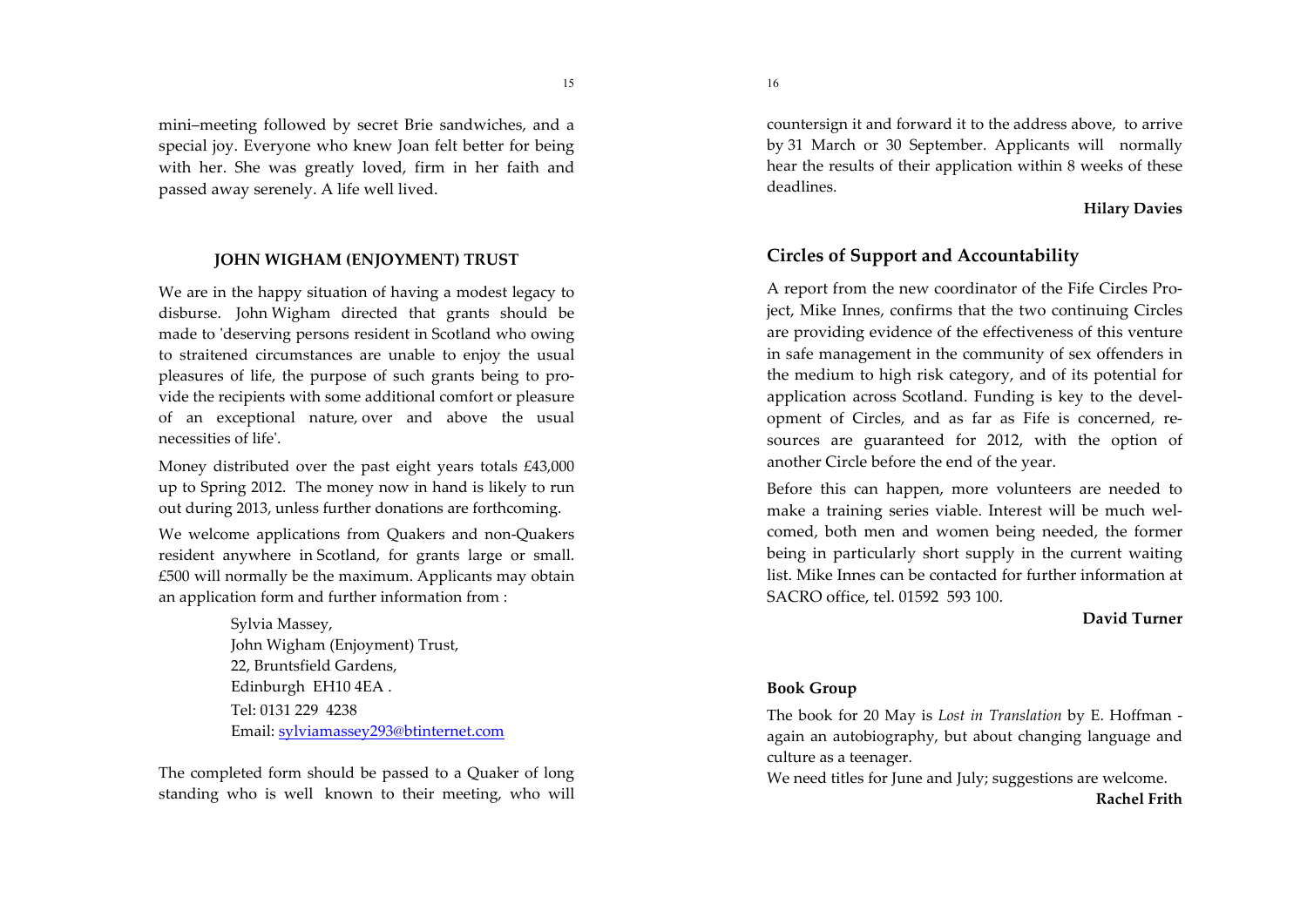# Taking forward Minute 36 from YMG 2011

Rachel Fitzgerald, Phil Lucas and Don Stubbings, led a session aimed at inspiring Friends to think about needs and values and how nourishing these can help us to think more sustainably about our lifestyles.

Friends split into small groups to discuss and then fed back to the whole meeting. A number of themes emerged and Friends found they were in agreement on a variety of issues. We have grouped the responses below and attempted to draw some of the threads together.

"Sowing the seeds of action"

1. What do you really need and what do you value most in your life?

A strong theme running through the responses here was of love, support and community. Once the basics are provided for, it is the presence of other people, and the ways we work and play together, that we value in our lives.

- Warm house, food, public transport, partner's friendship, creative outlets, water
- Freedom to follow one's own Inner Light
- Good health and simple living
- Mental and physical nurturing
- $\blacksquare$  Engagement in the wider community
- Love, support, companionship, family and relationships
- Fresh air, nature, time and space/peace and quiet
- Work and working with others, travel and mobility
- Fairness, justice, meeting for worship and prayer
- Music and other 'food for the senses'
- 18
- 2. How does your Quaker involvement support or challenge your needs and values?

It was clear from these responses that Quaker involvement can present both a support and a challenge in our lives, very often on the same issue! Again, community was a vital source of support as well as offering constructive challenges to our lives.

| Support                                                                                                                                                                                                                                                                                                                                                                                                                                                               | Challenge                                                                                                                                                                                                                                                                                                                                                                                                                                                                                                                                                                                                                                                                                                                                                                                                                |
|-----------------------------------------------------------------------------------------------------------------------------------------------------------------------------------------------------------------------------------------------------------------------------------------------------------------------------------------------------------------------------------------------------------------------------------------------------------------------|--------------------------------------------------------------------------------------------------------------------------------------------------------------------------------------------------------------------------------------------------------------------------------------------------------------------------------------------------------------------------------------------------------------------------------------------------------------------------------------------------------------------------------------------------------------------------------------------------------------------------------------------------------------------------------------------------------------------------------------------------------------------------------------------------------------------------|
| Being part of a like-minded<br>community<br>Feel you fit in rather than<br>٠<br>having to explain oneself<br>Mutual aid and the sharing<br>of problems<br>A sacred space in busy<br>lives<br>Support and<br>companionship on social<br>justice issues<br>Meeting for worship-<br>٠<br>pastoral and moral support<br>Our testimonies help us to<br>٠<br>live the challenges; to be<br>happy with less<br>We gain a faith so that<br>difficult outcomes are<br>possible | Quaker values challenge us<br>even on the basics (where does<br>our food come from?)<br>Asks us - do we really need<br>٠<br>our needs?<br>People within our Quaker<br>community can challenge us<br>on a personal level, as well as<br>giving us the opportunity to<br>look for God within them<br>Transport - we need to travel<br>to get to Meeting<br>The diverse commitment of<br>٠<br>Friends is very valuable but<br>also challenging<br>Challenges us to look more<br>widely in our community and<br>stops us being complacent<br>The commitment of time,<br>particularly when our Quaker<br>family comes into conflict<br>with our own family<br>The sense of privilege we may<br>feel can lead to a feeling of<br>guilt; and a sense of urgency<br>Quakerism challenges any<br>feeling of self righteousness or |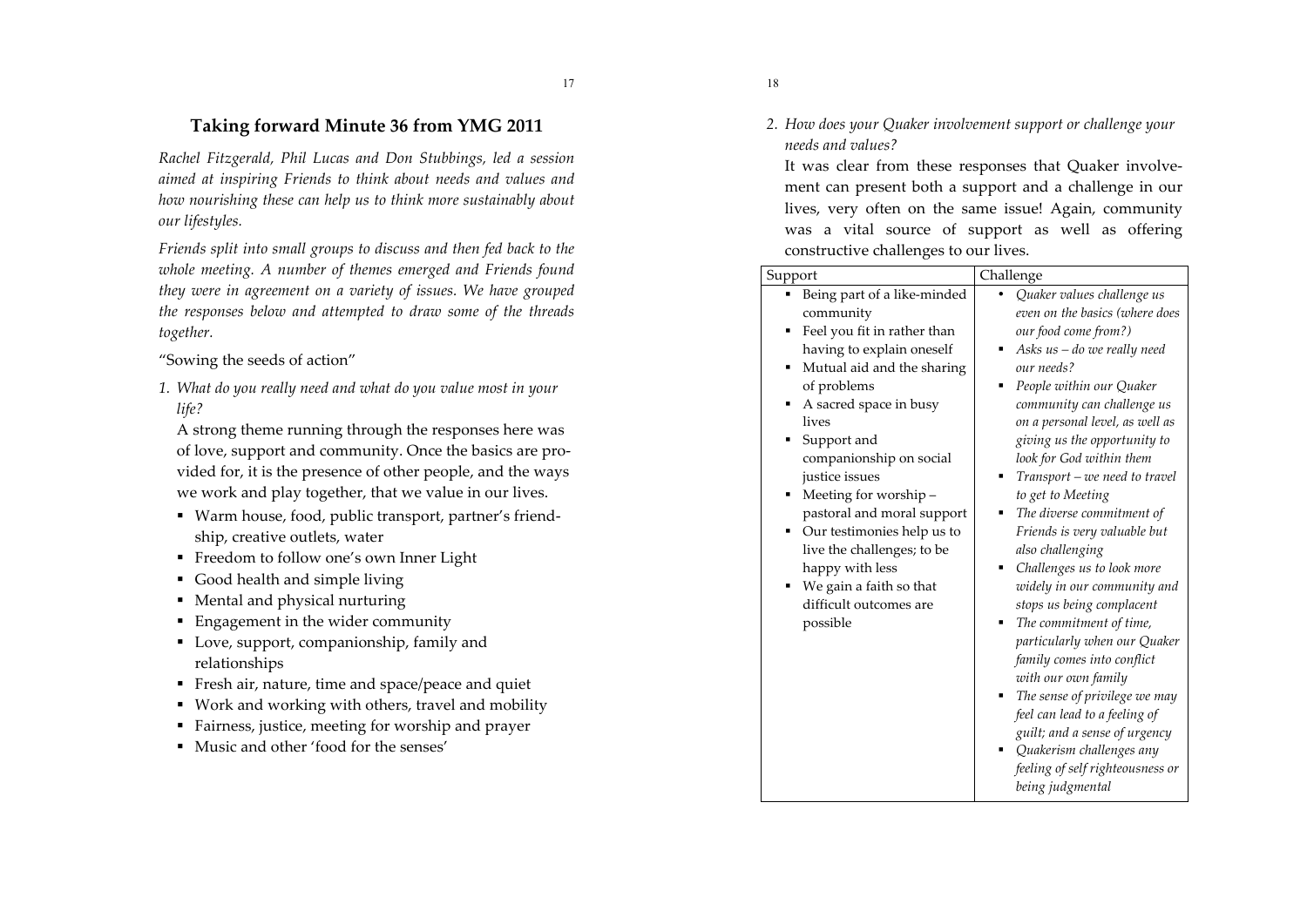19

3. Your needs and values are the seeds that can lead you to act and to try to build a world in which these values flourish. What kind of nourishment do your seeds need to flower?

Predictably perhaps, Quaker values played a large part in the things people felt they needed to nourish their own needs and values.

- Time and space, ideas from other people
- An acceptance of the "world without form" (Genesis Ch 1) and the need to be open to the water of life in order to grow
- Learning from the example of others
- Having surplus resources a subsistence level existence is limiting
- $\blacksquare$  Harmonious life stress is damaging
- Ability to develop ideas
- Communication with the younger generation
- Openness and realising we're all at different stages on our journey
- Encouragement, not judgment
- Be kind to ourselves, we're part of a community that is doing its best
- Stimulation from Friends
- Challenging, nourishing environment
- Meeting for worship
- An openness to address issues without fear
- $\blacksquare$  A supportive community
- Mental and emotional strength and freedom
- Labour-saving devices
- The seeds are our testimonies and are a way of reminding us of our responsibilities

• Weeding - pursuing the horticultural metaphor, the values we cherish will flourish when we weed out the things that absorb our time and energy unhelpfully.

Following the feedback from the small groups, AM settled into meeting for worship, from which came a sense of our needing a 'demanding common task' to draw us together on these issues. An ever-increasing need to feed ourselves in a more sustainable way led to ideas of community growing and harvesting.

Whatever form our response to BYM Minute 36 takes, it is clear that our Quaker values, and particularly our Quaker community, will play a key role in encouraging and supporting us in our journey towards becoming a low carbon community.

Rachel Fitzgerald

# **Ouaker Peace and Social Witness Conference,** Swanwick, Derbyshire - 23-25 March, 2012

In common with most of the other one hundred and thirty delegates I was attending this Conference for the first time which came as a surprise: I wondered why there were so few 'returnees' to such a stimulating event, meticulously organised and enthusiastically led. We were divided into base groups, each numbering eight-to-ten participants, which met on three occasions. Our group was fortunate to have a facilitator eager to draw us out and seek our opinions. This enriched the weekend and made for some compelling debate.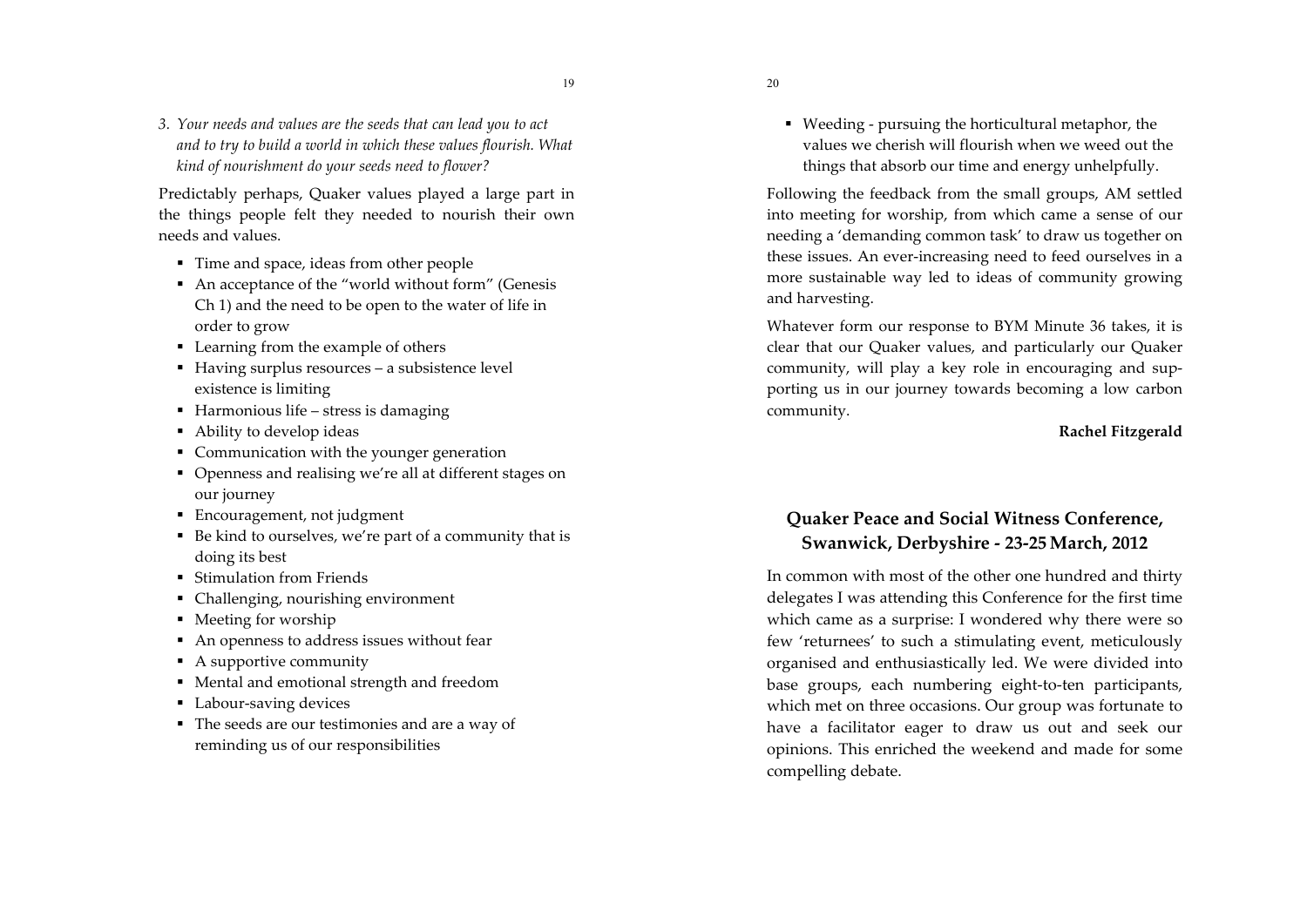There were two main speakers: the first was Helen Drewery who spoke about the history of the Quaker movement and of the work of OPSW, which includes advocacy and campaigning, Parliamentary liaison, networking and sustainability. The second was Susan Seymour who spoke about her testimony as both Prophet and Activist, using Jonathon Dale's "Beyond the Spirit of the Age" and Tony Stoller's "Wrestling with the Angel" as her twin inspirations. This was a wide-ranging account of a life impressively lived which included her time in Macedonia during the Kosovo War, challenging Elsevir (Publishers) to abandon its arms exhibition, joining the Occupy movement at St. Paul's and her work with the New Economics Foundation which defines Capitalism as unsustainable, unfair, unstable and unhappy. Her talk, for me, was the highlight of a weekend filled with stimuli to action.

We were given the opportunity to join two of nine workshops; mine were both excellent. The first, led by Laura Shipler from Chico, was about the Turning the Tide programme developed in Kenya since 2005. We were given a 'hypothetical' case study and invited, in small groups, to decide how to effect a fairer resolution, using tools from this non-violence training programme. Afterwards Laura told us these were real situations and described how they had actually been resolved.

The second workshop was about the work of the Quaker United Nations Office in Geneva which has nine staff mainly funded through Britain Yearly Meeting. Unlike the first workshop which has seen some impressive results within a few years, their work is slow, unspectacular and process driven. Lynn Finnegan, a lawyer, described how, after five years of awareness-raising ("chipping away") the Children of Prisoners issue was finally debated at the UN for the first time this year. QUNO has since produced a booklet of good practice.

There were other events which I was unable to attend owing to clashing commitments. I particularly regretted missing the talk on tar sands, and the environmentallycatastrophic effect this Canadian oil-extraction scheme is having. The EU will vote whether or not to allow tar sands oil into Europe in June. It is banned from the USA on environmental grounds. I urge you to get involved by contacting Chris Walker at QPSW on 020 7663 1009 or chris@quaker.org.uk

So much to be done and with sustainability at the heart of every discussion. I leave you with this poster from St. Paul's: 'Apathy: the greatest weapon of mass destruction'. **Lynne Barty** 

# **Quakers and Political Engagement**

Over a long period of years, South Edinburgh Friends have engaged with successive political representatives for the constituency, early contacts being with Westminster MPs, then also, from 1999, with MSPs at Holyrood. These contacts were arranged from time to time when Friends were concerned about particular issues. Recently, however, it was felt that the arrangements were ad hoc, depending on who might just turn up, and that some who did might be uncertain of what was on the agenda. It was agreed at Local Meeting that a small group be formed of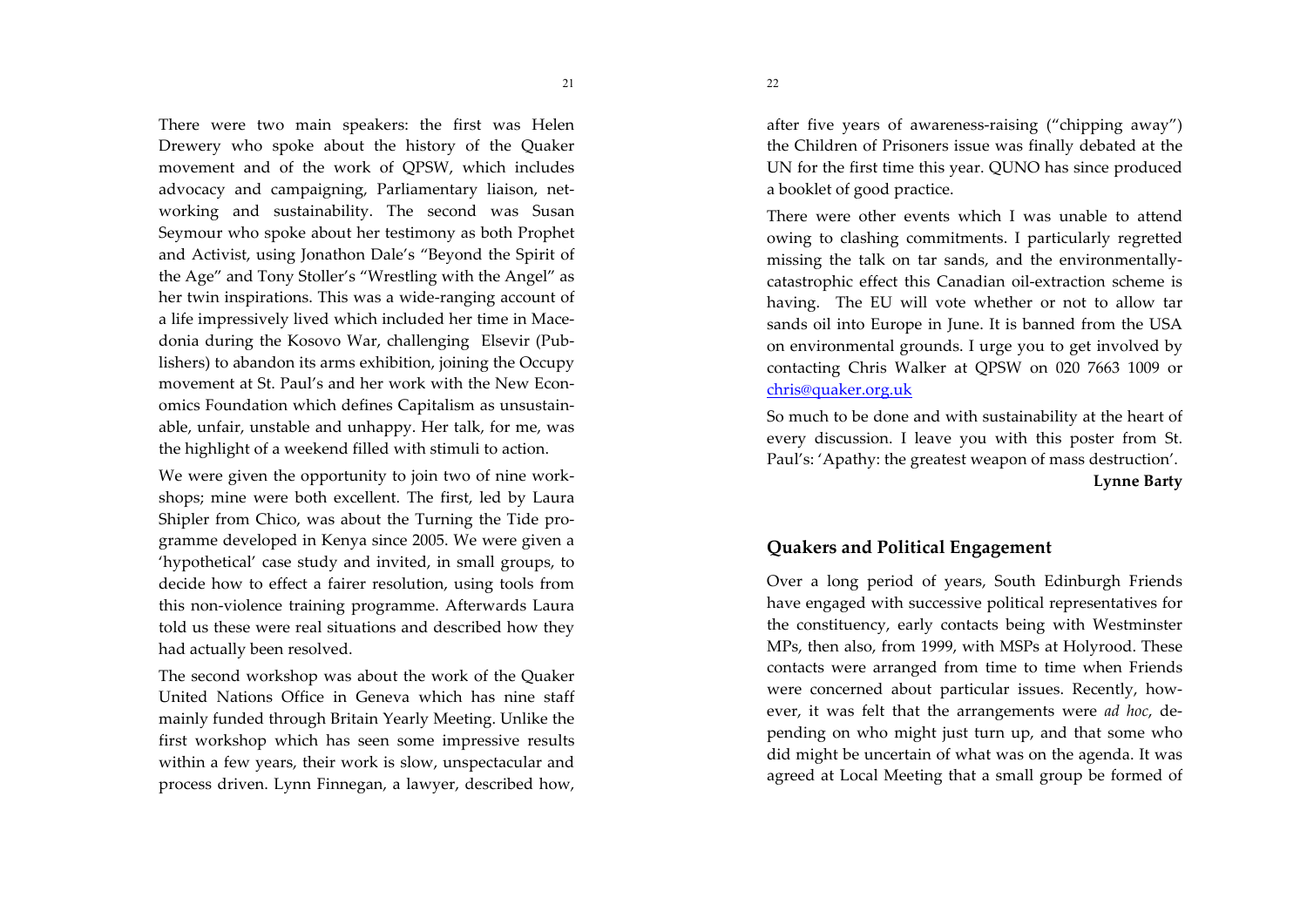Friends willing to commit themselves to the idea of regular, well-prepared meetings with politicians.

Before any such meeting, the Group would meet and agree an agenda, a possible date, and the roles Friends would adopt, for example presenting an item, chairing, minute-taking. On each occasion a report would be made available to the wider meeting, appearing as a business item of a following Local Meeting and in the Newsletter.

So far this arrangements has been working well, with numbers attending between six and twelve. It has been agreed that dialogue is the form of the meetings rather than lobbying. Discussions have been more focused since more of those attending are well informed. Topics have been on both national issues, such as welfare benefits, disability and health services, housing, sustainability, and on international issues such as nuclear weapons, the arms trade, Millennium Development Goals, and the Jubilee Debt campaign. Between meetings, correspondence can continue over questions on which we have asked for information, or have suggested a matter be taken up with a Government Minister. Politicians involved have expressed their appreciation of the opportunities to get to know us in terms of a long-term relationship. We, for our part, welcome the careful listening during which issues are explored without conclusions at times and leave us all with more to learn.

## David Turner

SOUTH EAST SCOTLAND AREA MEETING Minutes of Area Meeting held on Saturday 31 March 2012, at the Quaker Meeting House, Abbey Row, Kelso

#### Minute 1: Sustainability and Economic Justice

We continued our reflection and consideration on the above, res-ponding to Minute 36 of Yearly Meeting Gathering in Canterbury, August 2011. Before we went into small groups to consider the questions below, Don Stubbings reminded us that BYM had as an aim that individual Friends, local and Area Meetings and BYM itself should become low carbon communities.

In September 2011, we became a member of Living Witness. Phil Lucas read part of Minute 36 including:-

- "we are renewing our commitment to a sense of the unity of creation which has always been part of Friends' testimonies. Our actions have, as yet, been insufficient."
- "... we have ... unfairly benefited at other's expense, to redress inequalities which are...'wretched and blasphemous'."
- "We need to allocate resources to this process... which needs to be joyful and Spirit led...Only demanding common task builds community."

At February's Area Meeting, we agreed to hold a Threshing Meeting to help us today. A report on this day was circulated by email and is attached to these minutes. Rachel Fitzgerald summarised this as some Friends have not yet received Sesame and some Friends do not have email.

We split into small groups to consider the following questions 1. What do you really need and what do you value most in your life? 2. How does your Quaker involvement support or challenge your needs and values?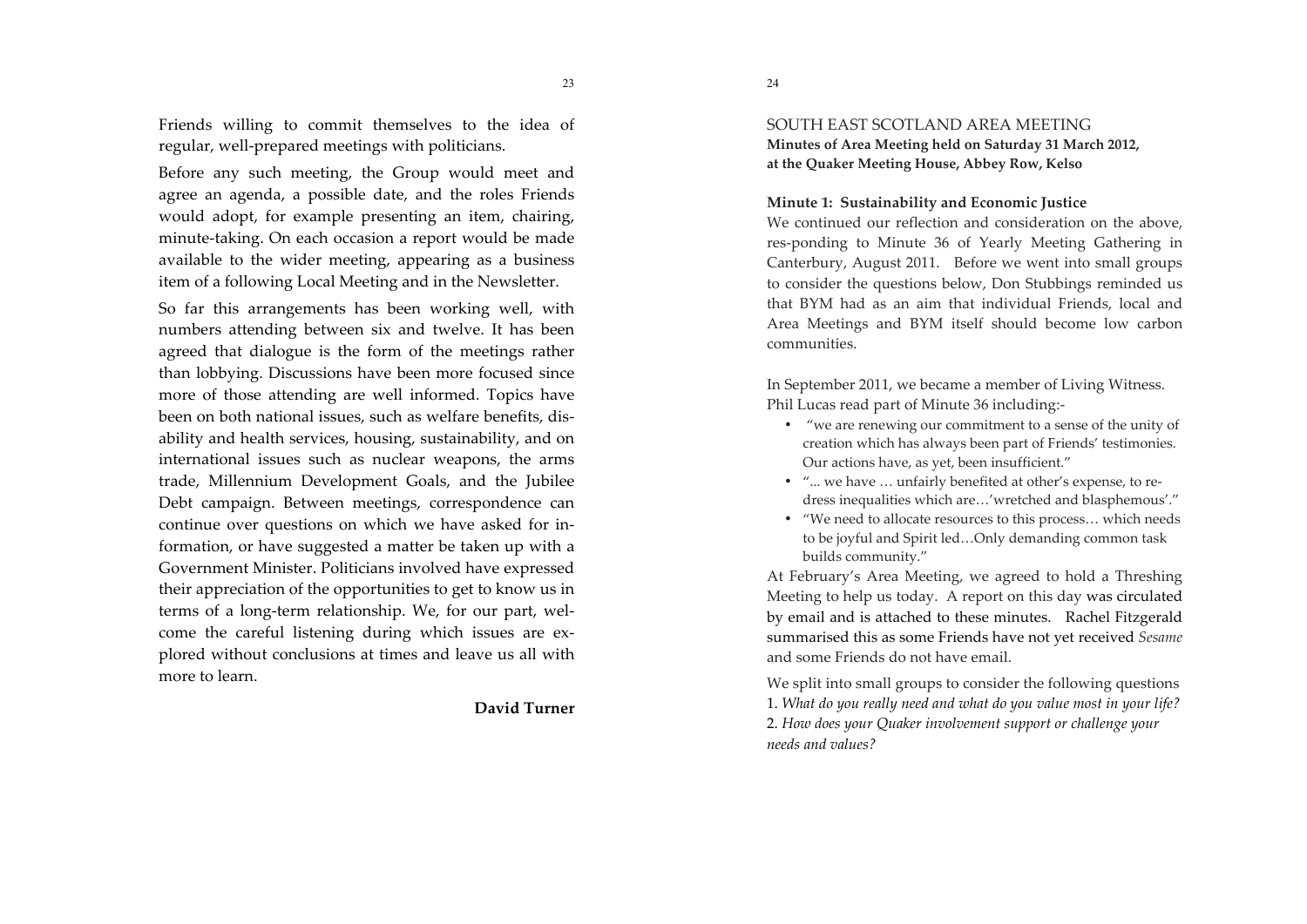3. Your needs and values are the seeds that can lead you to act and to try to build a world in which these values flourish. What kind of nourishment do your seeds need to flower?

We fed back to the whole group and ended with Worship. We agreed to the first recommendation of the threshing meeting. We ask Don Stubbings, Phil Lucas and Rachel Fitzgerald to co-ordinate forming a small group to progress our response to Minute 36 and also to write to all constituent meetings to ask them to appoint a representative/correspondent to be part of this group, whose remit is to respond to BYM's challenge regarding sustainability and economic justice.

Finally we ask that the small group discussion be written up and published in *Sesame*. [See page]

Minute 2: We welcome today three attenders, Chris Hall, Liddy Hall, and Kath McDonald, all of Kelso LM.

## Minute 3: Apologies

The following Friends are prevented and send their apologies: Katie Bishop; Alan Davies; Hilary Davies; Daphne Foster; John Foster; Janet Grimwade; Marilyn Higgins; Rachel Howell; Mark Hutcheson; Ken Jobling; Stasa Morgen-Appel; Margaret Mortimer; Jasmine Perinpanayagam; Rosie Roberts; Sue Sierra.

## Minute 4: Signing of the AM minutes of 26 February:

The minutes of 26 February 2012 have been published in Sesame. A copy has been signed by the clerk and entered in the Minute Book.

**Minute 5:** Extract 21.08 of *Ouaker Faith & Practice* was read during our opening worship. This was written by Anna Bidder in 1978.

Minute 6: Matters arising: None

Minute 7: Draft Summary Accounts for the General Fund and 7 Victoria Terrace:

Caroline Evens, Treasurer of South East Scotland AM, has presented to us draft accounts as above.

The accounts are in a slightly different format this year and show income and expenditure for 2011 and 2010. Overall, we are in surplus in 2011. Our income has gone up and our expenditure has gone down.

We have income and expenditure for 7 Victoria Terrace for both 2011 and 2010, both years showing a deficit. The increased deficit for 2011 is almost entirely due to capital work, which cost £24,933.61. Caroline outlined expected costings of further known work required for 7 Victoria Terrace.

A balance sheet was not presented at this time. Caroline thanks all local meeting Treasurers for their work and service.

We have remitted no money to BYM in 2011, except for monies earmarked by Friends for this. This is because we have so many large capital works to pay for in the immediate or near future for both 7 Victoria Terrace and Kelso. We agree that it is prudent not to remit now to BYM but hope to remit towards the end of this year. However, this is dependent on fundraising and the cost of necessary work. We encourage Friends to donate individually to BYM.

We thank Caroline Evens, Henry Thompson, and Richard Williams for all their work on our complex accounts.

## Minute 8: Report from Trustees:

John Phillips, Clerk of Trustees, has presented to us a report on the work of Trustees.

The AM trustees meet 4 or 5 times a year. They have two main functions

- a) Ensuring legal compliance
- b) Stewardship of our resources

They last reported to Area Meeting in September 2011.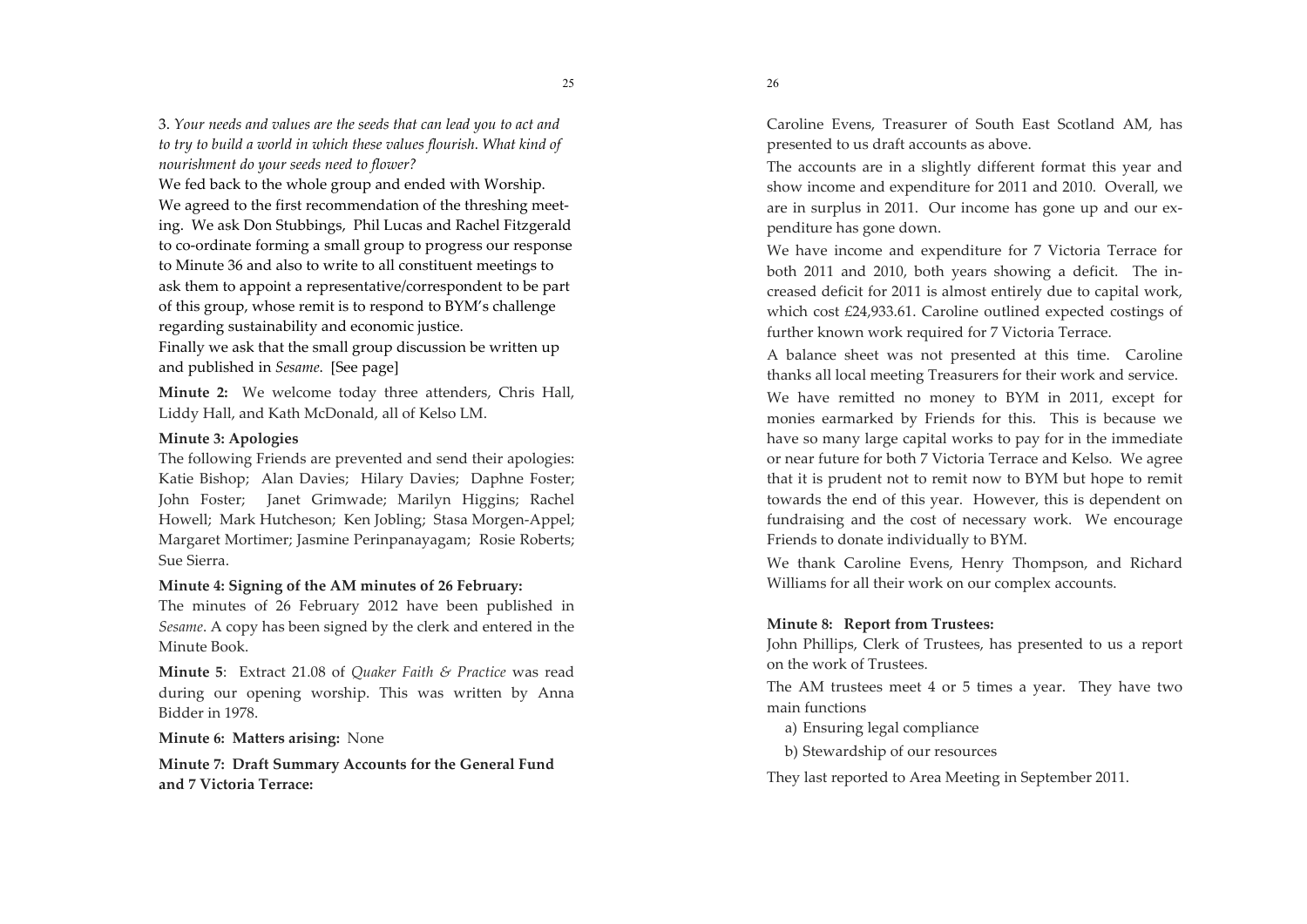Emphasis has changed away from accessibility (particularly for 7 Victoria Terrace), but this needs to be reviewed continually. Work is still required to improve Kelso meeting house. The focus now is on on-going maintenance and on making necessary changes to both meeting houses which will lessen our carbon footprint. 7 Victoria Terrace is a major challenge. The high cost of window replacement meant that the schedule of works had to be changed. Work on the kitchen and adjacent areas is almost finished; the toilets will be upgraded, it is expected, in 2012 and a major fundraising appeal is imminent. As a result of these works we intend to reduce our electricity consumption in heating 7 Victoria Terrace. Although most of the roof faces south, the capital costs and other difficulties of installing solar photovoltaic panels means that this is not currently possible. However, Trustees will bear this in mind. Also to be considered is wall insulation. We ask Trustees to consider commissioning an analysis of the thermal needs of 7 Victoria Terrace. Staff are attempting to lessen heat loss and will also be grateful when the windows are replaced. Trustees and staff are seeking information and liaising with others re best practice and new information on aspects of the work required.

We recognise the difficulties caused to our staff during the work already carried out as well as the work required and we thank them for their work and patience.

We are grateful to previous and current Trustees for their work and service as this is often frustrating as the situation is constantly changing. We thank them for their work and for this report and ask that the report be published in Sesame.

#### Minute 9: Nominations and Appointments

Our Nominations Committee has brought forward the following names for appointment to serve from 1 April 2012 to 31 March 2015:

- a) Overseers, Eileen Schott, Central Edinburgh, to 31 March 2013 - new appointment, to be extended if personal circumstances allow; and
	- Maureen Anderson, Polmont, to 31 March 2015 renewal
- b) Trustee, Phil Lucas, East Lothian, to represent Kelso pro tem, until someone from Kelso can take this on, to be reviewed no later than 31 March 2015
- c) Trustee, Martin Burnell, South Edinburgh, to 31 December 2014 - renewal
- d) Assistant Clerk Records, Sue Sierra, Central Edinburgh, to 31 March 2015 - new appointment. (We thank Janet Grimwade who has done this since 2006.)
- e) Archives Group: Rhoda MacKenzie, Central Edinburgh, to serve until March 2015

These names being acceptable we appoint our Friends as above.

Request for release: Mary Woodward serving on Archives Group. We agree to this request, with immediate effect.

## Minute 10: Festival Committee

Festival Committee has recommended to Area Meeting over the past years financial support to three charities usually for 3 years, towards a range of organisations which focus on the environment, peace, justice and human rights. We hope our donations make a difference. Festival Committee are suggesting financial support for a mix of organisations as below:

continued support for Quaker Bolivia Link; and (both for one year only, initially) The Refugee Survival Trust; and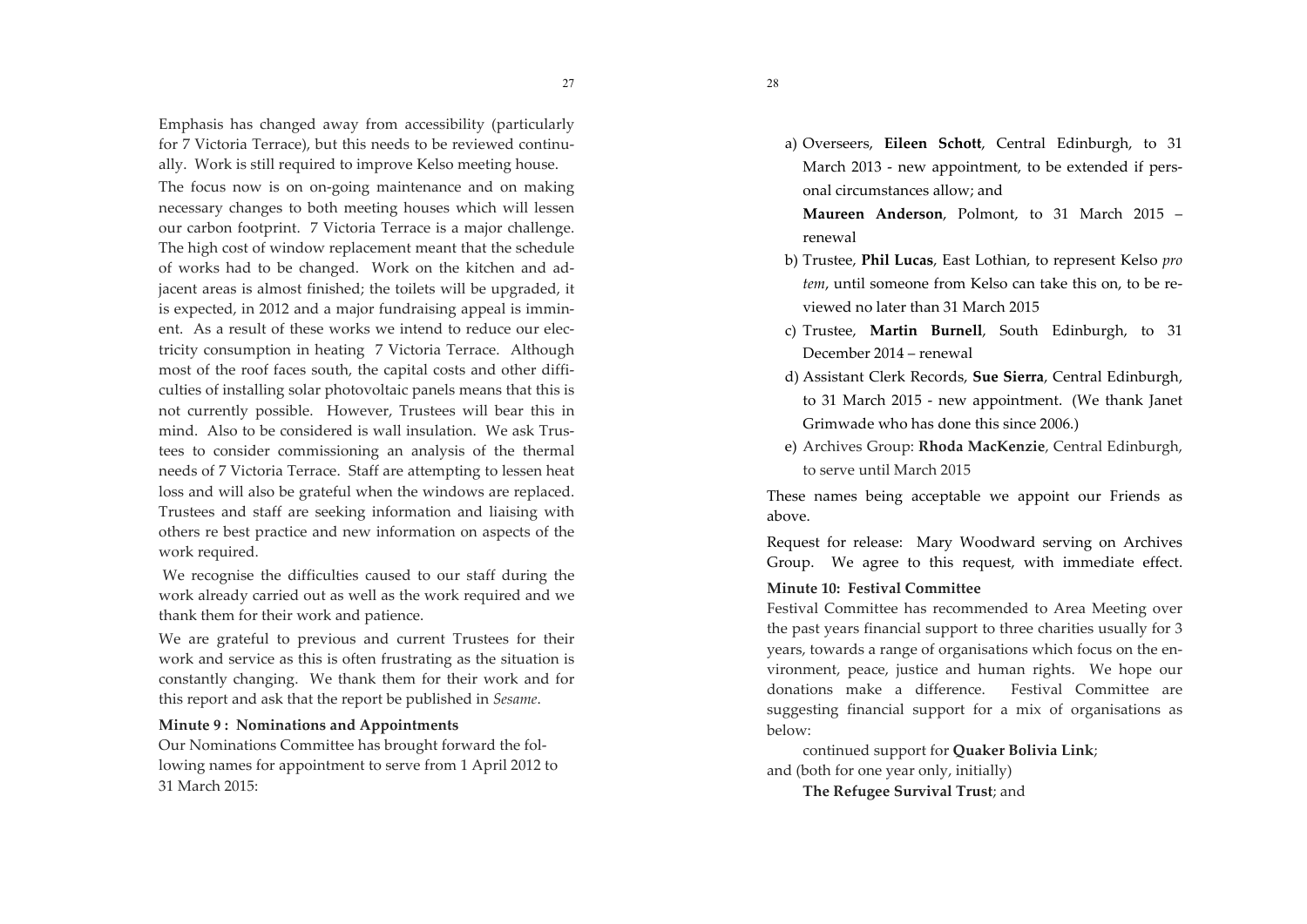7 Victoria Terrace Improvement Fund, emphasising environmental concerns.

We ask that an outline of these organisations be published in Sesame. [See page]

We agree to the above request.

Marianne Ferguson Rice, on behalf of Alternatives to Violence Project (Scotland), thanked us for our previous financial support and let us know that, partly because of this, AVP(S) now has a part-time worker.

Minute 11: Report from General Meeting 3 March 2012: this was deferred

Minute 12: General Meeting - proposed dates and venues 2013 to March 2014

General Meeting is proposing the following GM dates and venues for 2013-14:

 $W$ est $\cdot$ 2 March 2013 (already agreed)

8 June 2013 South East:

 $East<sup>+</sup>$ 7 September 2013

North: 16/17 November 2013

West: 8 March 2014

Subject to the availability of 7 Victoria Terrace on 8 June, we agree to the above.

ADDENDUM TO MINUTES: It is not available; the date is now 15 JUNE 2013 AT 7 Victoria Terrace.

Minute 13: Membership Matters

a) Transfer In: Further to Minute 9d of 14th January we have received a Certificate of Transfer of Membership from Leicester AM in respect of Ann **Barrett** who has moved to Flat 2, 20 Darnell Road Edinburgh. We gladly accept this transfer.

- b) Transfer out: Further to Minute 7a of 26th February we have received the Certificate of Acceptance of Transfer in respect of Alastair & Gill Reid from West Scotland AM
- c) We have received a request from Emma & Gregory Norminton previously of Central Edinburgh LM and now at 8 Burford Court, Cotterdale Close, Manchester M16 8EA to transfer their membership to Manchester  $\&$ Warrington AM. We agree to this request, and ask Janet Grimwade to process it.
- d) We record the death of Helen Dickinson, an attender at East Lothian LM, who died on 29 March 2012. Funeral details to follow.

## Minute 14: Request for financial assistance

Margaret Mortimer, our Prison Minister, who is at Sufferings today, has emailed to request two small enabling sums of money.

- a) £30, which Margaret would hold for prisoners going into prison with no money to  $(e.g.)$  enable phone calls to their lawyer. The Chaplaincy service would contact Margaret who can easily access Edinburgh Prison. This would need to be topped up from time to time but it is not yet known how much nor how often.
- b) The Visitors Centre could do with some minor, but very helpful, equipment for the children of visitors. This would make children's lives a little less bleak. The Salvation Army provides support and it is a pleasant waiting and refreshment area.

We agree, joyfully, to donate £250 to cover both and would be pleased to hear further. Perhaps the furniture could be produced within this or another prison.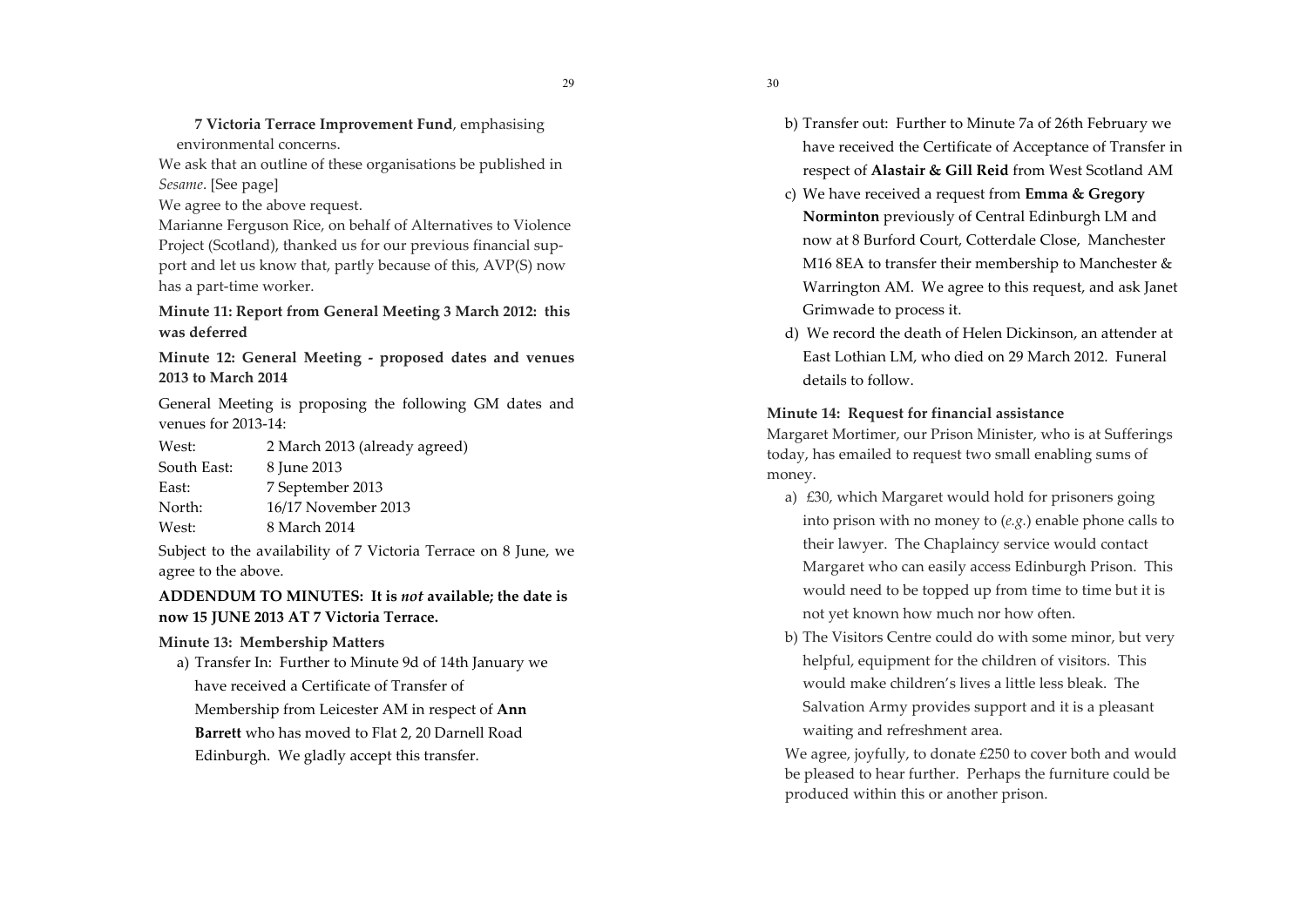## Minute 15: AOCB

- a) Jane Pearn has told us that 4 April has been designated by the U.N. as Landmine Awareness Day. Mines Advisory Group (MAG), as a fundraiser, are selling Safe Socks – red with MAG's logo. This has been so successful as an initiative that all small sizes are sold out, but Jane will have more available. Also available are red pin badges.
- b) Living Witness Link Group are having a weekend at Bamford Quaker Community, 4-6 May. Don Stubbings has details and any Friend wishing to attend should contact him. We ask him to circulate this information to all constituent meetings. All costs, including travel, will be refunded.

Closing Minute: 22 Friends from six local meetings attended all or part of this Meeting for Worship for Business. Our next Area Meeting will be on Saturday, 12 May 2012 in Kinghorn, hosted by Central Fife LM.

> **Kate Arnot** Clerk, South East Scotland Area Meeting

## **FUTURE AREA MEETINGS**

Saturday 30 June, at Polmont: 2 pm - 5.30 pm Sunday 16 September, at the Open Door, South Edinburgh 2 p.m. - 5.30 pm Saturday 20 October, at 7 Victoria Terrace: 11 a.m. - 4 p.m. Saturday 8 December, at 7 Victoria Terrace: 2 p.m. - 5.30 p.m.

#### **NEXT SESAME COPY DEADLINE**

Tuesday 12 June

32

31

## Quaker Meetings for Worship in South East Scotland

|  | <b>Every Sunday</b> |
|--|---------------------|
|--|---------------------|

| Central Edinburgh: 7 Victoria Terrace<br>11.00am                                                         |                                                                                                                                                                                          | 9.30am &           |  |
|----------------------------------------------------------------------------------------------------------|------------------------------------------------------------------------------------------------------------------------------------------------------------------------------------------|--------------------|--|
| South Edinburgh:<br>Polmont:                                                                             | Open Door, 420 Morningside Road,<br><b>Greenpark Community Centre</b>                                                                                                                    | 10.30am<br>10.45am |  |
| Kelso:                                                                                                   | Quaker Meeting House, Kelso                                                                                                                                                              | 10.30am            |  |
| <b>Every Wednesday</b>                                                                                   |                                                                                                                                                                                          |                    |  |
| Mid Week Meeting:                                                                                        | 7 Victoria Terrace                                                                                                                                                                       | 12.30pm-1pm        |  |
| First Sunday in the Month                                                                                |                                                                                                                                                                                          |                    |  |
| Penicuik & Peebles: Valleyfield House, 17 High St., Penicuik<br>Children welcome, bring and share lunch. |                                                                                                                                                                                          | 11.00am            |  |
| Portobello:                                                                                              | Old Parish Church Hall, Bellfield Street                                                                                                                                                 | 7.30pm             |  |
| <b>First Tuesday in the Month</b>                                                                        |                                                                                                                                                                                          |                    |  |
|                                                                                                          | Edinburgh University Common Room, Muslim Prayer Rooms<br>(opposite the Weir Buildings) at Kings Buildings: contact<br>Sarah Martin 07818050853 or sarah.martin@ed.ac.uk for more details | $1pm-1.30pm$       |  |
| Second Sunday in the Month                                                                               |                                                                                                                                                                                          |                    |  |
| Tweeddale:                                                                                               | Tweedbridge Court, Margaret Blackwood House,                                                                                                                                             |                    |  |
|                                                                                                          | Dukehaugh, Peebles All welcome but please phone to                                                                                                                                       | 10.30am            |  |
| Central Fife:                                                                                            | confirm. 01721 721 050 or 01896 850 389.<br>Hunter Halls, Kirkcaldy                                                                                                                      | 10.30am            |  |
|                                                                                                          | (in Kirk Wynd opposite the Old Kirk)                                                                                                                                                     |                    |  |
| East Lothian:                                                                                            | East Linton Community Hall                                                                                                                                                               | 11.00am            |  |
| Third Tuesday in the Month                                                                               |                                                                                                                                                                                          |                    |  |
|                                                                                                          | Edinburgh University Common Room, Muslim Prayer Rooms                                                                                                                                    | 1pm-1.30pm         |  |
| Fourth Sunday in the Month                                                                               |                                                                                                                                                                                          |                    |  |
| Tweeddale:                                                                                               | Tweedbridge Court, Margaret Blackwood House,                                                                                                                                             |                    |  |
| Details as Second Sunday above<br>Central Fife:                                                          | Hunter Halls, Kirkcaldy as above                                                                                                                                                         | 10.30am<br>10.30am |  |
| Portobello:                                                                                              | <b>CHANGES Community Health Project</b>                                                                                                                                                  |                    |  |
| 108 Market St, Musselburgh, East Lothian EH21 6QA                                                        |                                                                                                                                                                                          | 10.30am            |  |
|                                                                                                          | Barony St Meeting 33 Barony Street, Edinburgh                                                                                                                                            | 7.00 pm            |  |
| Last Sunday in the Month                                                                                 |                                                                                                                                                                                          |                    |  |
| East Lothian:                                                                                            | East Linton Community Hall                                                                                                                                                               | 11.00am            |  |
|                                                                                                          |                                                                                                                                                                                          |                    |  |

Distribution of Sesame & Scottish Friends Newsletter

The current practice is to distribute one copy of Sesame and the Scottish Friends Newsletter to every Member and Attender household. Contributions to the costs of Sesame are always warmly welcomed by the Area Meeting Treasurer, Caroline Evens. An email version of Sesame is more ecological and is free! A large print version is available on request.

Published by Religious Society of Friends (Quakers) in Britain: South East Scotland Area Meeting, Quaker Meeting House, 7 Victoria Terrace, Edinburgh EH1 2JL. Scottish Charity